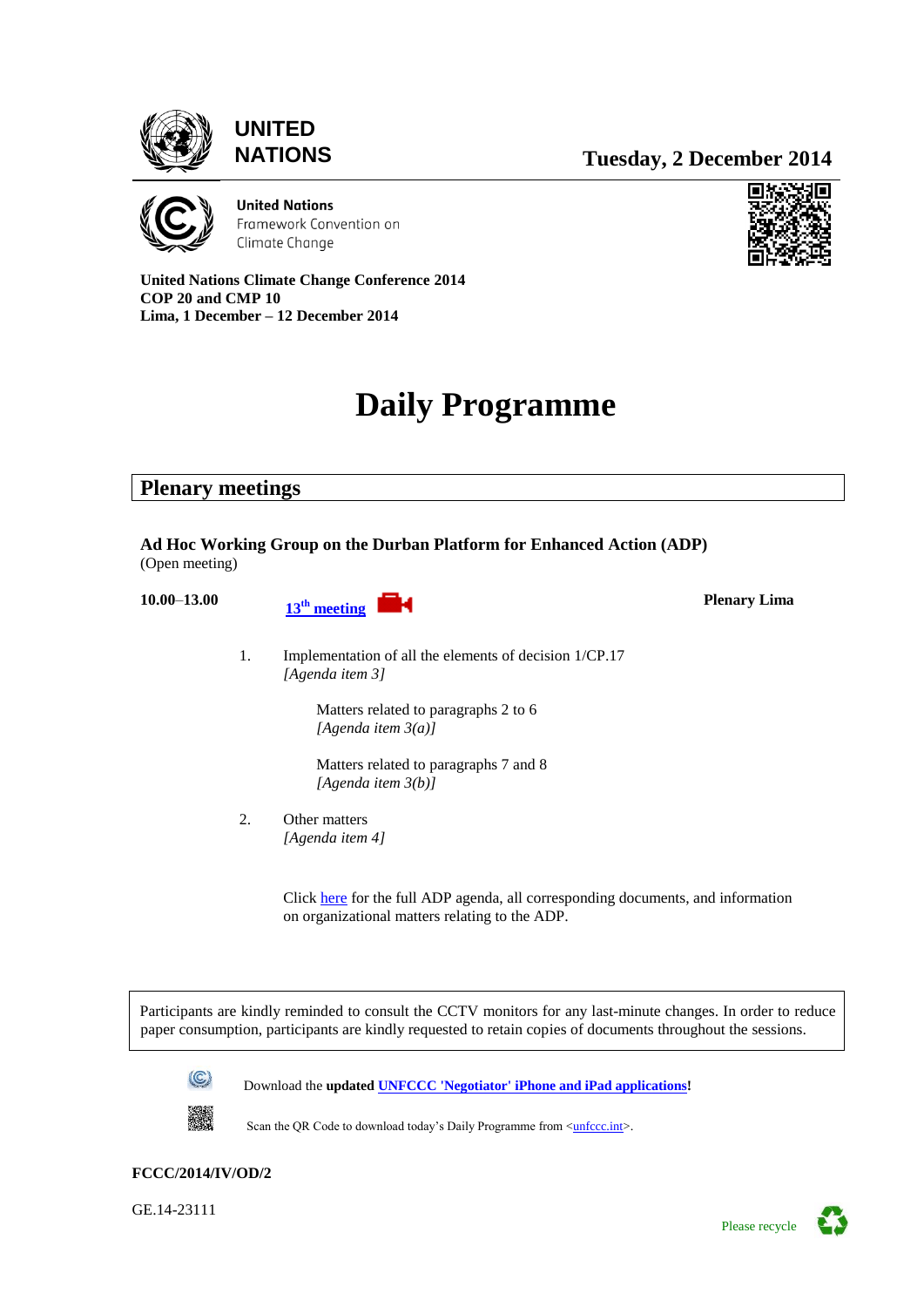# **Contact Groups, informal consultations, workshops and other meetings of the Convention and Protocol bodies**

# **SBSTA**

| 12.00-13.00     | Contact group on methodologies for the reporting of financial information<br>by Parties included in Annex I to the Convention<br>(Open to Parties and observers)                                                                                                                                             | C <sub>8</sub> - Pisco    |
|-----------------|--------------------------------------------------------------------------------------------------------------------------------------------------------------------------------------------------------------------------------------------------------------------------------------------------------------|---------------------------|
| $15.00 - 16.00$ | Informal consultations on research and systematic observation<br>(Parties and observer States only)                                                                                                                                                                                                          | C <sub>20</sub> - Mantaro |
| 16.00-17.00     | Informal consultations on land use, land-use change and forestry under<br>Article 3, paragraphs 3 and 4, of the Kyoto Protocol and under the clean<br>development mechanism<br>(Parties and observer States only)                                                                                            | C6 - Huaraz               |
| $16.00 - 17.00$ | Informal consultations on work programme on clarification of quantified<br>economy-wide emission reduction targets of developed country Parties<br>(Open to Parties and observers)                                                                                                                           | $C14 - Puno$              |
| $17.00 - 18.00$ | Informal consultations on work programme on the revision of the<br>guidelines for the review of biennial reports and national communications,<br>including national inventory reviews, for developed country Parties<br>(Parties and observer States only)                                                   | $C14 - Puno$              |
| $17.00 - 18.00$ | Contact group on methodological guidance for activities relating to<br>reducing emissions from deforestation and forest degradation and the role<br>of conservation, sustainable management of forests and enhancement of<br>forest carbon stocks in developing countries<br>(Open to Parties and observers) | B1 - Tumbes               |

# **SBI**

| $10.00 - 11.00$ | Informal consultations on the national adaptation plans<br>(Parties and observer States only)                                                                                                      | C <sub>15</sub> - Lampa |
|-----------------|----------------------------------------------------------------------------------------------------------------------------------------------------------------------------------------------------|-------------------------|
| $10.00 - 11.00$ | Informal consultations on the review of the modalities and procedures for $C7$ - Tarma<br>the clean development mechanism<br>(Open to Parties and observers)                                       |                         |
| $10.00 - 11.00$ | Informal consultations on the second review of the Adaptation Fund<br>(Open to Parties and observers)                                                                                              | C <sub>8</sub> - Pisco  |
| $10.00 - 10.30$ | Informal consultations on the Work of the Consultative Group of Experts<br>on National Communications from Parties not included in Annex I to the<br>Convention<br>(Open to Parties and observers) | C6 - Huaraz             |
| $10.30 - 11.00$ | Informal consultations on the provision of financial and technical support<br>(Open to Parties and observers)                                                                                      | C6 - Huaraz             |
| $11.00 - 12.00$ | Informal consultations on further guidance to the Least Developed<br><b>Countries Fund</b><br>(Open to Parties and observers)                                                                      | C <sub>8</sub> - Pisco  |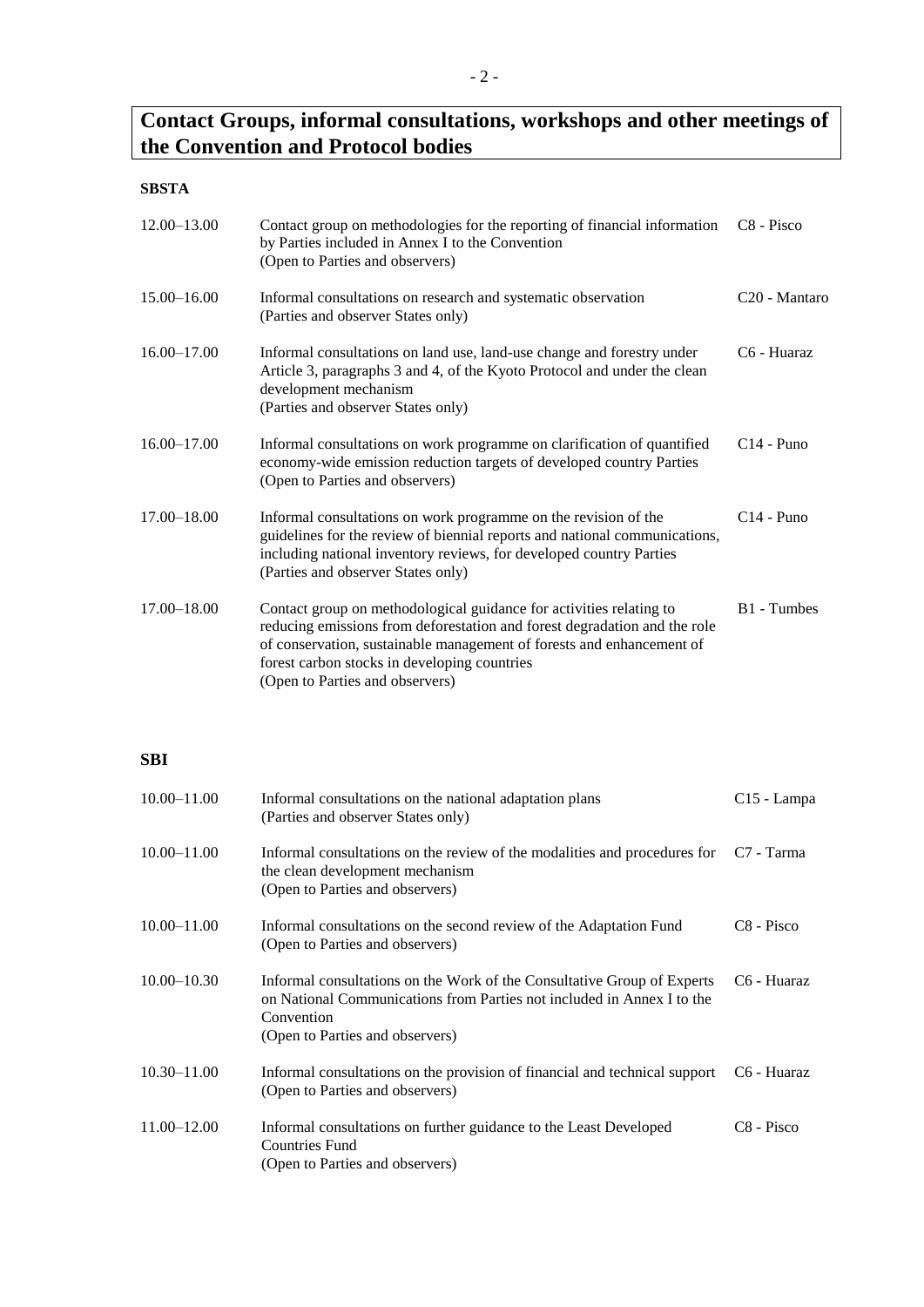| $11.00 - 12.00$  | Informal consultations on the modalities for expediting the continued<br>issuance, transfer and acquisition of joint implementation emission<br>reduction units<br>(Open to Parties and observers)                                                                            | C <sub>7</sub> - Tarma    |
|------------------|-------------------------------------------------------------------------------------------------------------------------------------------------------------------------------------------------------------------------------------------------------------------------------|---------------------------|
| $11.00 - 11.30$  | Informal consultations on the compilation and synthesis of sixth national<br>communications and first biennial reports from Parties included in Annex<br>I to the Convention<br>(Open to Parties and observers)                                                               | C <sub>6</sub> - Huaraz   |
| $11.30 - 12.00$  | Informal consultations on the compilation and synthesis of supplementary<br>information incorporated in sixth national communications from Parties<br>included in Annex I to the Convention that are also Parties to the Kyoto<br>Protocol<br>(Open to Parties and observers) | C <sub>6</sub> - Huaraz   |
| $12.00 - 13.00$  | Informal consultations on gender and climate change<br>(Open to Parties and observers)                                                                                                                                                                                        | $C19 - Napo$              |
| $12.00 - 13.00$  | Informal consultations on the revision of the "guidelines for the<br>preparation of national communications by Parties included in Annex I to<br>the Convention, part II: UNFCCC reporting guidelines on national<br>communication"<br>(Open to Parties and observers)        | C6 - Huaraz               |
| $12.00 - 13.00$  | Informal consultations on the review of the joint implementation<br>guidelines<br>(Open to Parties and observers)                                                                                                                                                             | C7 - Tarma                |
| $15.00 - 16.00$  | Informal consultations on the work programme to further the<br>understanding of the diversity of nationally appropriate mitigation actions<br>(Open to Parties and observers)                                                                                                 | $C14$ - Puno              |
| 15.00-16.00      | Informal consultations on the national adaptation plans<br>(Parties and observer States only)                                                                                                                                                                                 | C <sub>15</sub> - Lampa   |
| $15.00 - 15.30$  | Informal consultations on capacity-building under the Convention<br>(Open to Parties and observers)                                                                                                                                                                           | C19 - Napo                |
| $15.30 - 16.00$  | Informal consultation on capacity-building under the<br>Kyoto Protocol<br>(Open to Parties and observers)                                                                                                                                                                     | C <sub>19</sub> - Napo    |
| $16.00 - 17.00$  | Contact group on arrangements for intergovernmental meetings<br>(Open to Parties and observers)                                                                                                                                                                               | C <sub>15</sub> - Lampa   |
| 17.30-18.00      | Informal consultations on Poznan strategic programme on technology<br>transfer<br>(Parties and observer States only)                                                                                                                                                          | C <sub>10</sub> - Loretto |
| <b>SBSTA/SBI</b> |                                                                                                                                                                                                                                                                               |                           |
| $10.00 - 11.00$  | Contact group on the 2013-2015 Review                                                                                                                                                                                                                                         | $C14 - Puno$              |

11.00–12.00 Contact group on the impact of the implementation of response measures: forum and work programme (Open to Parties and observer) C14 - Puno

(Open to Parties and observers)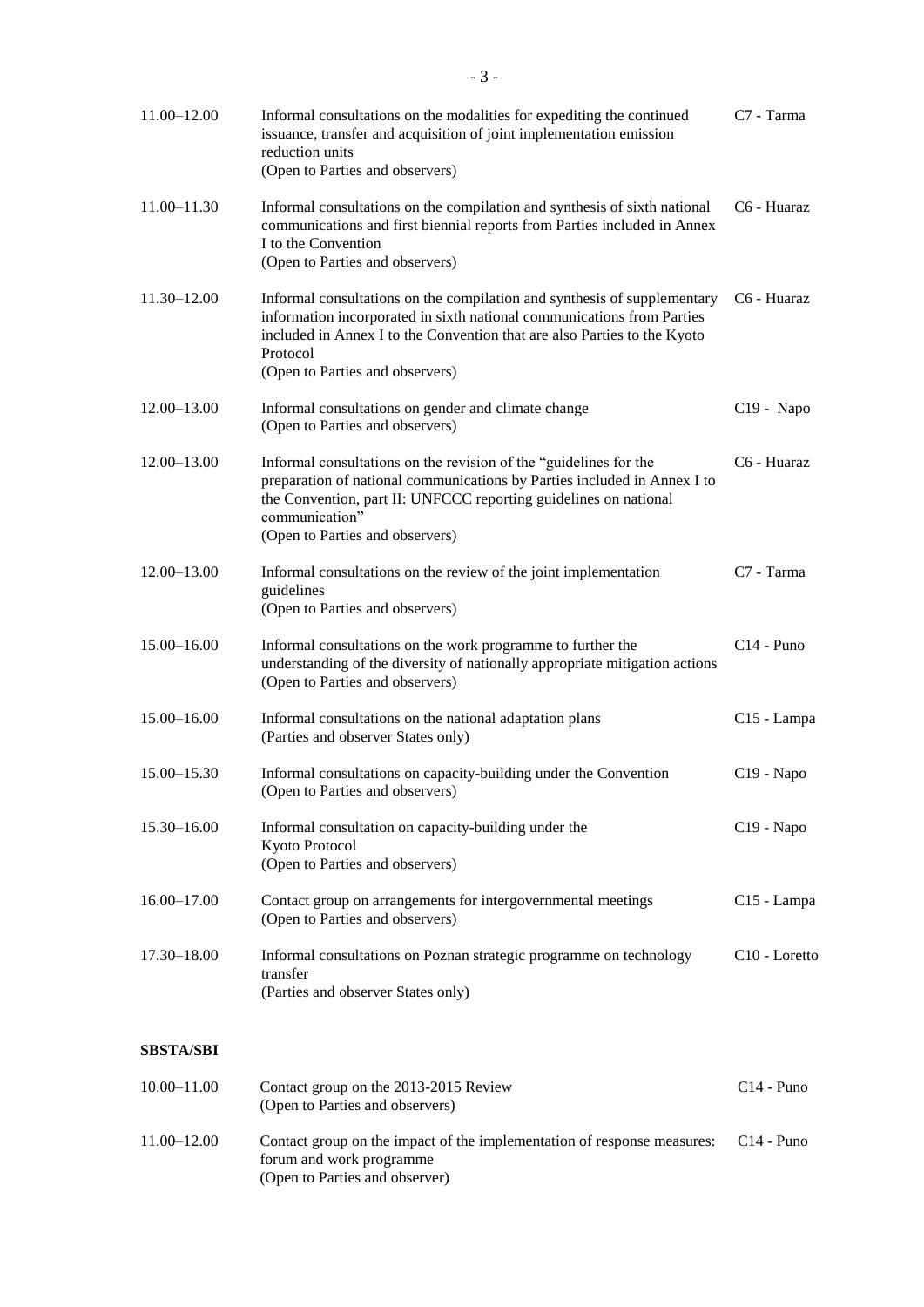| $11.00 - 12.00$ | Informal consultations on the Warsaw International Mechanism for Loss<br>and Damage Associated with Climate Change Impacts<br>(Parties and observer States only)                | $C15$ - Lampa  |
|-----------------|---------------------------------------------------------------------------------------------------------------------------------------------------------------------------------|----------------|
| $12.00 - 13.00$ | Informal consultations on the report of the Adaptation Committee<br>(Open to Parties and observers)                                                                             | $C15$ - Lampa  |
| 17.00–17.30     | Informal consultations on joint annual report of the Technology Executive<br>Committee and the Climate Technology Centre and Network 2014<br>(Parties and observer States only) | $C10 - Loreto$ |

#### **ADP**

| 15.00–18.00 | ADP contact group on item $3*$  | <b>Plenary Cusco</b> |
|-------------|---------------------------------|----------------------|
|             | (Open to Parties and observers) |                      |

\*Additional information on ADP meetings is available at [<http://unfccc.int/8532>](http://unfccc.int/8532).

#### **List of participants**

The provisional list of registered participants is available for download on the UNFCCC website: [FCCC/CP/2014/MISC.1 \(Part 1\)](http://unfccc.int/documentation/documents/advanced_search/items/6911.php?priref=600008270)

[FCCC/CP/2014/MISC.1 \(Part 2\)](http://unfccc.int/documentation/documents/advanced_search/items/6911.php?priref=600008271)

Reminders for verification of Party delegation will be placed at the delegation seat in the plenary on Wednesday, 3 December 2014. Any corrections should be given to Ms. Vera-Lynn Watson (Registration Counter) by noon, at the latest, on Wednesday, 10 December 2014.

### **Groups other than the Convention and Protocol bodies**

(Closed meetings)

A full schedule of daily meetings of groups other than the Convention and Protocol bodies was published on the Daily Programme for day 1 of the conference (available on the **UNFCCC website**). Participants are kindly requested to retain their copies of that document, and to consult the CCTV monitors for changes or updates.

| 13.00–14.00     | Asia-Pacific Group                      | C <sub>18</sub> - Manu     |
|-----------------|-----------------------------------------|----------------------------|
| $13.00 - 14.00$ | <b>Coalition for Rainforest Nations</b> | C <sub>27</sub> - Amazonas |
|                 | 18.00–19.00 Least Developed Countries   | C6 - Huaraz                |

### **Meetings of observer organizations**

(Closed meetings)

A full schedule of daily meetings of groups other than the Convention and Protocol bodies was published on the Daily Programme for day 1 of the conference (available on the **UNFCCC website**). Participants are kindly requested to retain their copies of that document, and to consult the CCTV monitors for changes or updates.

#### **Press briefings**

The live daily schedule of press briefings is available [here.](https://grandreserva.unfccc.int/grandreserva/public/schedule?conference_id=61&meeting_type=145&refresh_interval=120) Participants are kindly requested to consult the CCTV monitors for changes or updates.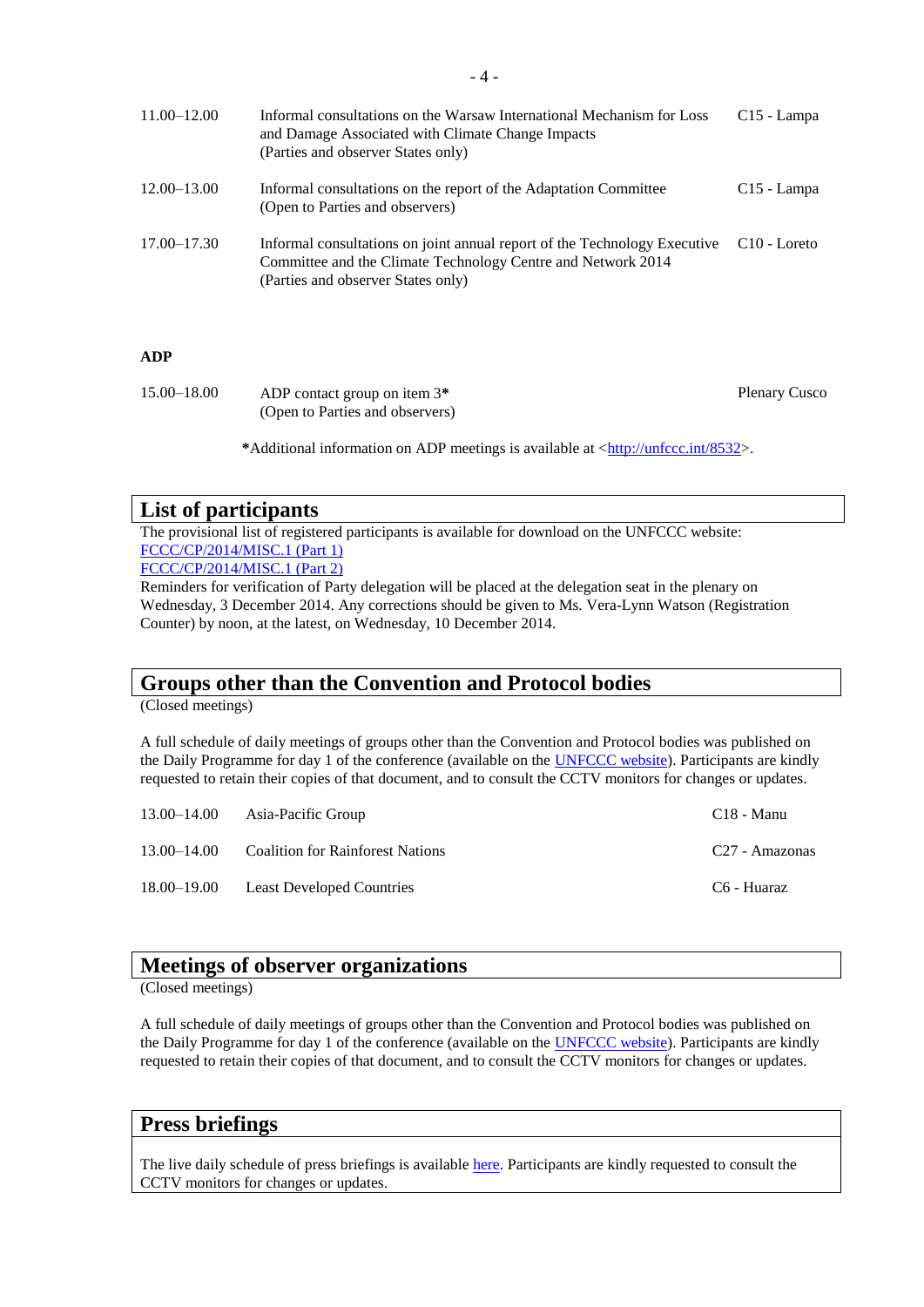# **Election of officers of bodies under the Convention and the Protocol**

**Update of nominations received by the secretariat**

*(as at 1 December 2014)*

Please consult the [UNFCCC elections website](http://unfccc.int/bodies/election_and_membership/items/6558.php) for latest information on election procedures and daily updates of election nominations and election results.

# **Status report on consideration of agenda items as at 1 December 2014**

The status report information is published exclusively on the in-session web pages of the Convention and protocol bodies. Please use the links to the corresponding web pages below.

**[Status report of COP agenda items](http://unfccc.int/files/bodies/cop/application/pdf/cop_sr___1201_bd.pdf)**

**[Status report of CMP agenda items](http://unfccc.int/files/bodies/cmp/application/pdf/cmp_sr_1201.pdf)**

**[Status report of SBI agenda items](http://unfccc.int/meetings/lima_dec_2014/session/8500.php)**

**[Status report of SBSTA agenda items](http://unfccc.int/meetings/lima_dec_2014/session/8499.php)**

| <b>Special announcements</b>                         |                                                                                                                                                                                                                                                                                                                                                                                                                                                                                                                                                                                                                                                                                                                                                                                                                                                                                                                                                                                                                                                          |  |  |
|------------------------------------------------------|----------------------------------------------------------------------------------------------------------------------------------------------------------------------------------------------------------------------------------------------------------------------------------------------------------------------------------------------------------------------------------------------------------------------------------------------------------------------------------------------------------------------------------------------------------------------------------------------------------------------------------------------------------------------------------------------------------------------------------------------------------------------------------------------------------------------------------------------------------------------------------------------------------------------------------------------------------------------------------------------------------------------------------------------------------|--|--|
| <b>Message from the</b><br><b>Presiding Officers</b> | Parties and Presiding Officers have been asked to make greater efforts on time<br>management in the intergovernmental process (FCCC/SBI/2014/8, paragraph 218).                                                                                                                                                                                                                                                                                                                                                                                                                                                                                                                                                                                                                                                                                                                                                                                                                                                                                          |  |  |
|                                                      | Presiding officers and their co-chairs/co-facilitators have thus committed to:<br>Start and end meetings on time. Meetings will begin no later than 15 minutes<br>after the scheduled time.<br>Schedule official meetings between 10.00-13.00 and 15.00-18.00.<br>Complete negotiations within the set timeframe. No extensions will be made<br>- and items not completed will be referred to consideration at future sessions.<br>Ensure that plenary statements are concise and give the opportunity for all<br>voices to be heard – orally and by posting all full statements on the web.<br>Presiding Officers are counting on support from Parties to put in place a new mode of<br>work to allow the conference to conclude at the scheduled time. These actions will be<br>implemented to enhance inclusiveness and effectiveness of the intergovernmental<br>process.<br>For more information:<br><http: application="" documentation="" files="" note_from_presiding_officers.p<br="" pdf="" unfccc.int=""><math>\underline{df}</math>.</http:> |  |  |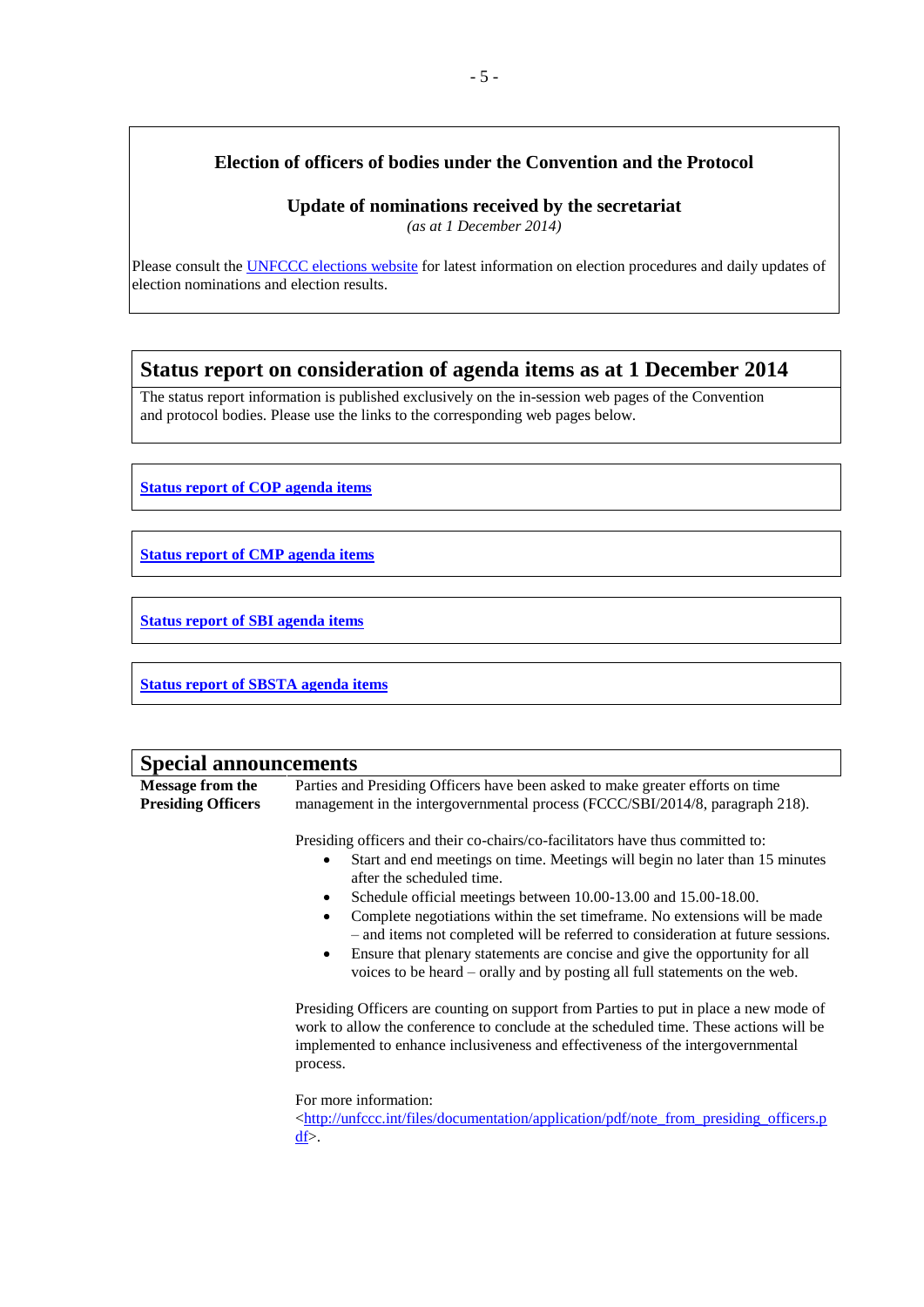**How to keep track of what is going on** All conference participants are invited to regularly consult the information resources offered by the secretariat to keep participants informed on what is happening during the sessions. Key information resources are listed below, including direct links to relevant secretariat web pages:

Conference programme

- Sessions **overview schedule** of key events during the sessions
- Daily schedule of meetings and special announcements on the conference CCTV screens and at **unfccc.int**

Information on the progress of negotiations and elections

- Daily status reports on the consideration of agenda items under all bodies, (available through links in the **Daily Programme** and on the web pages of the [COP,](http://unfccc.int/meetings/lima_dec_2014/session/8530/php/view/documents.php) [CMP,](http://unfccc.int/meetings/lima_dec_2014/session/8531/php/view/documents.php) [SBI,](http://unfccc.int/meetings/lima_dec_2014/session/8500/php/view/documents.php) [SBSTA](http://unfccc.int/meetings/lima_dec_2014/session/8499/php/view/documents.php) and [ADP\)](http://unfccc.int/meetings/lima_dec_2014/session/8532/php/view/documents.php)
- Live and on-demand webcast of plenary meetings and other events
- available at *unfccc.int*
- [Negotiation updates](http://unfccc.int/meetings/warsaw_nov_2013/items/7881.php) on developments during the high-level segment of the sessions, in particular in relation to ministerial consultations, Presidency informal stock-taking meetings and other significant developments in negotiations (go to "Negotiation Updates" at *unfccc.int*)
- Information on the [election and membership](http://unfccc.int/bodies/election_and_membership/items/6558.php) of the bodies of the Convention and the Kyoto Protocol

#### [Information on document services](http://unfccc.int/meetings/lima_dec_2014/meeting/8141/php/view/documents.php)

Other events, including side events, exhibits and workshops

- [Ministerial dialogues](http://unfccc.int/meetings/lima_dec_2014/items/8717.php) and high[-level](http://unfccc.int/meetings/lima_dec_2014/items/8717.php) events
- [Side events,](https://seors.unfccc.int/seors/reports/events_list.html?session_id=COP20) [exhibits](https://seors.unfccc.int/seors/reports/exhibits_list.html?session_id=COP20) and [workshops](ttp://unfccc.int/meetings/lima_dec_2014/meeting/8141/php/view/workshops.php)

Other information channels

- The [Navigator App](https://itunes.apple.com/app/negotiator/id568085923?ls=1&mt=8) for iPhone and iPad users including information on logistics, documents, agendas and meeting information;
- The secretariat **Facebook** and **Flickr** pages, as well as **YouTube** and Twitter channels [\(@UN\\_ClimateTalks,](http://twitter.com/UN_climatetalks) and [@CFigueres.](http://twitter.com/CFigueres) Notifications of in-session documents: [@UNFCCCDocuments\)](http://twitter.com/UNFCCCDocuments)

#### **Announcements**

Please note that the information in this section will not be reprinted during the sessions. This information is available in the [Information for Participants \(IFP\)](http://unfccc.int/files/meetings/lima_dec_2014/application/pdf/information_for_participants_cop20.pdf) brochure and the [Side Events and Exhibits \(SEE\)](http://unfccc.int/meetings/lima_dec_2014/meeting/8141/php/view/seors.php) brochure.

| <b>Medical and</b><br><b>Security</b><br><b>Emergencies</b> | First-aid professionals will be available at all times at the conference venue. A range<br>of high-quality medical facilities are available in Lima.                                                    |
|-------------------------------------------------------------|---------------------------------------------------------------------------------------------------------------------------------------------------------------------------------------------------------|
|                                                             | First aid is located on the ground floor close to the plenary halls in Zone E and the<br>main meeting rooms in Zone C.                                                                                  |
|                                                             | For other emergencies, please contact United Nations security staff (wearing a<br>United Nations uniform) deployed around the premises. You may call the following<br>emergency numbers for assistance: |
|                                                             | $\mathbf{r}$ and $\mathbf{r}$ and $\mathbf{r}$ and $\mathbf{r}$                                                                                                                                         |

**Emergency Services (Police, Fire Service, Ambulance)**: Tel: 105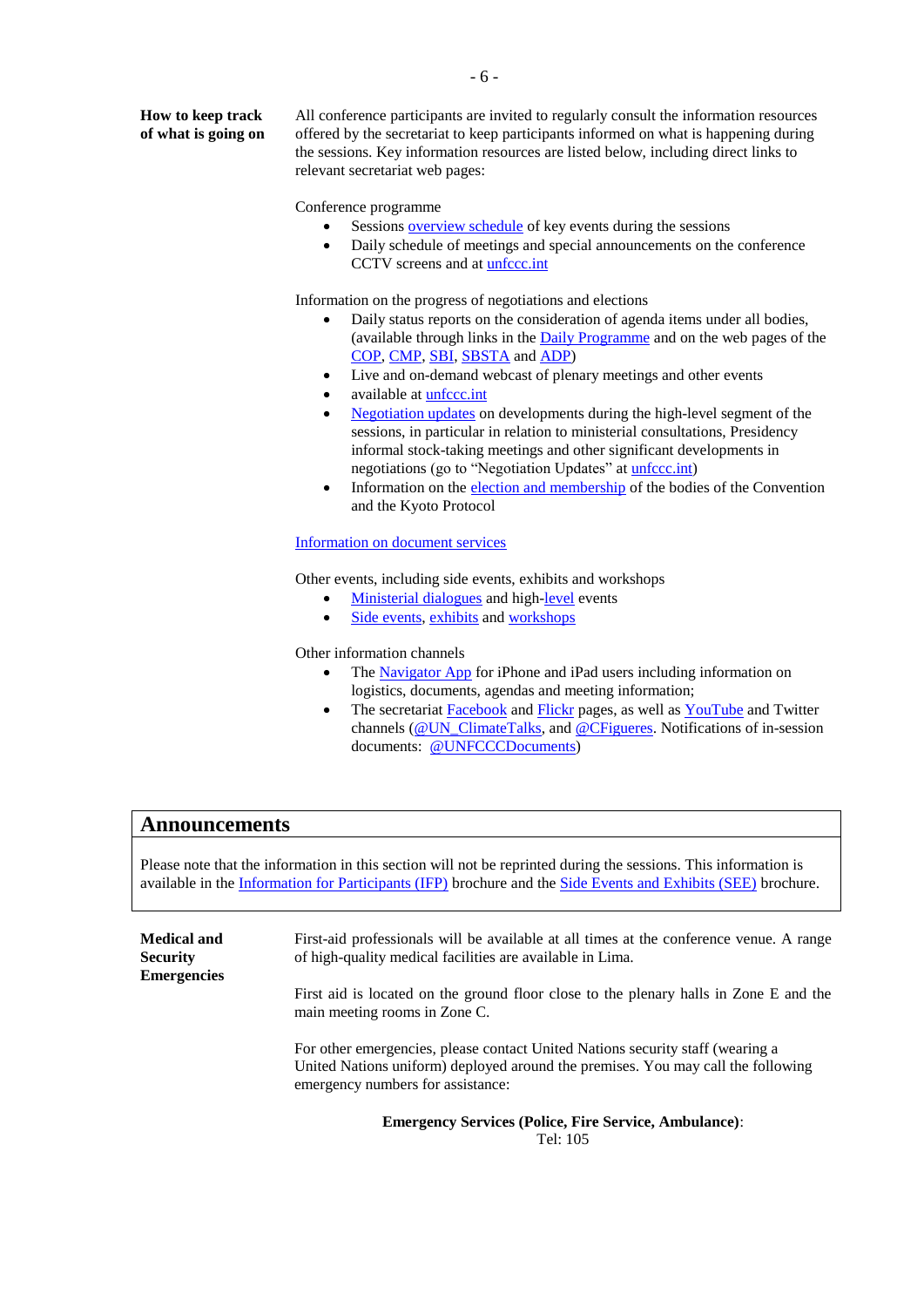| <b>Transportation</b>                             | A complimentary transport service will be provided between official conference<br>shuttle hubs and the conference venue (and vice versa). Full shuttle services will be<br>provided until Saturday, 13 December 2014.                                                                                                                                                    |  |  |
|---------------------------------------------------|--------------------------------------------------------------------------------------------------------------------------------------------------------------------------------------------------------------------------------------------------------------------------------------------------------------------------------------------------------------------------|--|--|
|                                                   | When using the service for the first time, please bring a copy of the acknowledgement<br>letter from the online registration system (ORS) so that you can be identified as a<br>participant. After receiving your badge, it will be the only identification you will need<br>to present when boarding a shuttle.                                                         |  |  |
|                                                   | Comprehensive information on the shuttle hub concept, along with the routes and hub<br>points,<br>has<br>been<br>posted<br>the<br>host<br>website:<br>on<br>country<br><http: en="" informacion-para-participantes="" transporte="" www.cop20.pe=""></http:> . This site also<br>includes phone numbers of commercial taxi companies recommended by the host<br>country. |  |  |
|                                                   | If you require a taxi, please enquire with the Transportation Counter, located on the<br>left-hand side when entering the venue, right behind the security check area. A taxi<br>drop-off area will be created close to the entrance gate number 4.                                                                                                                      |  |  |
|                                                   | In addition, a complimentary transport service will be provided between the<br>conference venue and the climate fair "Voices for Climate".                                                                                                                                                                                                                               |  |  |
| <b>Security</b>                                   | Participants should ensure that they wear their conference badge in full view at all<br>times, as the security officers may request them to verify their identity. This may lead<br>to some inconvenience, but it is expected that participants will appreciate the need for<br>such arrangements.                                                                       |  |  |
| Prayer and<br><b>Meditation room</b>              | The Prayer and Meditation Room is located on the first floor in Zone B (walk up the<br>staircase next to the Information Counter).                                                                                                                                                                                                                                       |  |  |
| <b>Security / Lost and</b><br><b>Found Office</b> | Participants are reminded not to leave personal belongings in meeting rooms. Lost and<br>found items may be reported and handed in at the UN Security/ Lost and Found Office<br>located in Zone B, just behind the security check area. For security reasons,<br>unattended items found anywhere on the conference premises will be removed by<br>Security.              |  |  |
| <b>Web Coverage and</b><br>daily reports of the   | The following organizations kindly provide daily web coverage, daily reports and a<br>summary and analysis of the COP 20/CMP 10 meetings on their webpages:                                                                                                                                                                                                              |  |  |
| <b>COP 20/CMP 10</b><br>meetings                  | - ECO (by CAN). Click here for ECO content for mobile devices;                                                                                                                                                                                                                                                                                                           |  |  |
|                                                   | $-$ ENB (by IISD);<br>- Outreach (by Stakeholder Forum for a Sustainable Future);                                                                                                                                                                                                                                                                                        |  |  |
|                                                   | $- TWN$ (by TWN).                                                                                                                                                                                                                                                                                                                                                        |  |  |
|                                                   | The CAN International App is available in the Apple iTunes App Store.                                                                                                                                                                                                                                                                                                    |  |  |

| <b>TEXT</b><br><b>Key contacts</b> |  |  |  |
|------------------------------------|--|--|--|
|                                    |  |  |  |

A list of key contacts was published on the Daily Programme for day 1 of the conference and is available in the [Information for Participants \(IFP\)](http://unfccc.int/files/meetings/lima_dec_2014/application/pdf/information_for_participants_cop20.pdf) brochure.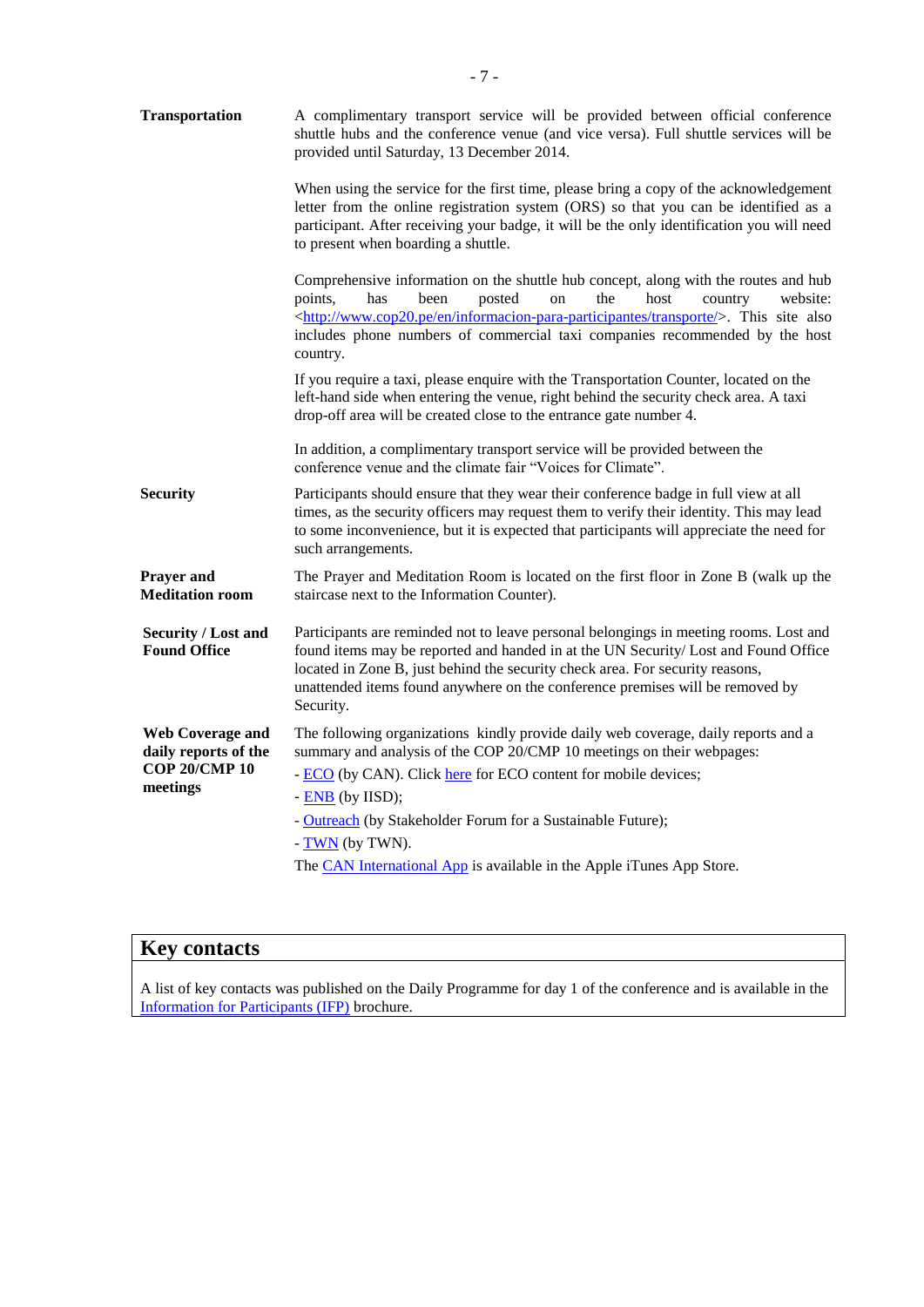# **Events**

Descriptions of the events listed below have been reproduced as received, and without formal editing. The secretariat would like to note that the scheduling of events remains dependent upon the demands of the negotiating process.

| Time              | Title/Theme                                                                                                                                                                                                                                            | Organizer                                                                                                                                                                    | Venue                    |
|-------------------|--------------------------------------------------------------------------------------------------------------------------------------------------------------------------------------------------------------------------------------------------------|------------------------------------------------------------------------------------------------------------------------------------------------------------------------------|--------------------------|
| $13.15-$<br>14.45 | <b>Future carbon markets: The JISC hosts</b><br>a panel discussion on growing joint<br>implementation into a new market<br>architecture.<br>Panelists will discuss the future role of<br>crediting mechanisms within capped<br>sectors.                | Secretariat of the United Nations<br>Framework Convention on<br>Climate Change (UNFCCC)<br>Ms. Kay Merce<br>$\leq$ kmerce@unfccc.int ><br>+49 228 8151507                    | G8 - Wari                |
| $13.15-$<br>14.45 | <b>Technology Mechanism: Enhancing</b><br>technology cooperation for action on<br>climate change<br>The Technology Executive Committee and<br>the Climate Technology Centre and<br>Network will present highlights of their<br>work undertaken in 2014 | Secretariat of the United Nations<br>Framework Convention on<br>Climate Change (UNFCCC)<br>Mr. Pierre Bouchard<br>$<\!\!\text{pboundard@unfccc.int}\!\!>$<br>+49 228 8151574 | G7 - Maranga             |
| $18.30-$<br>20.00 | The LEG side event<br>The work of the LEG in supporting the<br>LDCs on NAPAs and NAPs                                                                                                                                                                  | Secretariat of the United Nations<br>Framework Convention on<br>Climate Change (UNFCCC)<br>Mr. Motsomi Maletjane<br>$\leq$ mmaletjane@unfccc.int ><br>+49 228 8151324        | G <sub>3</sub> - Paracas |

### **UNFCCC and related events**

#### **Special events**

| Time               | Title/Theme                                                                                                                                                                                                                                                                                                                                                                                                                             | Organizer                                                                                                                                                                                                                                                                      | Venue                |
|--------------------|-----------------------------------------------------------------------------------------------------------------------------------------------------------------------------------------------------------------------------------------------------------------------------------------------------------------------------------------------------------------------------------------------------------------------------------------|--------------------------------------------------------------------------------------------------------------------------------------------------------------------------------------------------------------------------------------------------------------------------------|----------------------|
| $13.15-$<br>14.45  | <b>Special event on the Synthesis Report</b><br>(SYR) of the IPCC Fifth Assessment<br><b>Report (AR5)</b><br>The IPCC Chair and lead authors of IPCC<br>will present the key findings of SYR,<br>which distils and integrates the findings of<br>the three Working Group contributions to<br>the AR5, as well as the two IPCC Special<br>Reports produced during this cycle. The<br>SYR is now available to download at<br>www.ipcc.ch. | Secretariat of the United Nations<br>Framework Convention on<br>Climate Change (UNFCCC)<br>Mr. Florin Vladu<br><fvladu@unfccc.int><br/>Intergovernmental Panel on<br/>Climate Change (IPCC)<br/>Ms. Renate Christ<br/><math>&lt;</math>rchrist@wmo.int&gt;</fvladu@unfccc.int> | <b>Plenary Cusco</b> |
| $15.00 -$<br>18.00 | <b>Fourth meeting of the Structured</b><br>Expert Dialogue (SED 4) on the 2013-<br>$2015$ review $-$ Part 1<br>The first part of SED 4 will address the key<br>findings of the Synthesis Report of the<br>Fifth Assessment Report of the<br>Intergovernmental Panel on Climate<br>Change. The agenda and background<br>information on the meeting are available at<br><http: 7521.php="" unfccc.int="">.</http:>                        | Secretariat of the United<br>Nations Framework Convention<br>on Climate Change (UNFCCC)<br>Mr. Florin Vladu<br>$\langle$ fvladu@unfccc.int $\rangle$<br>$+51943516761$                                                                                                         | E13 - Abancay        |